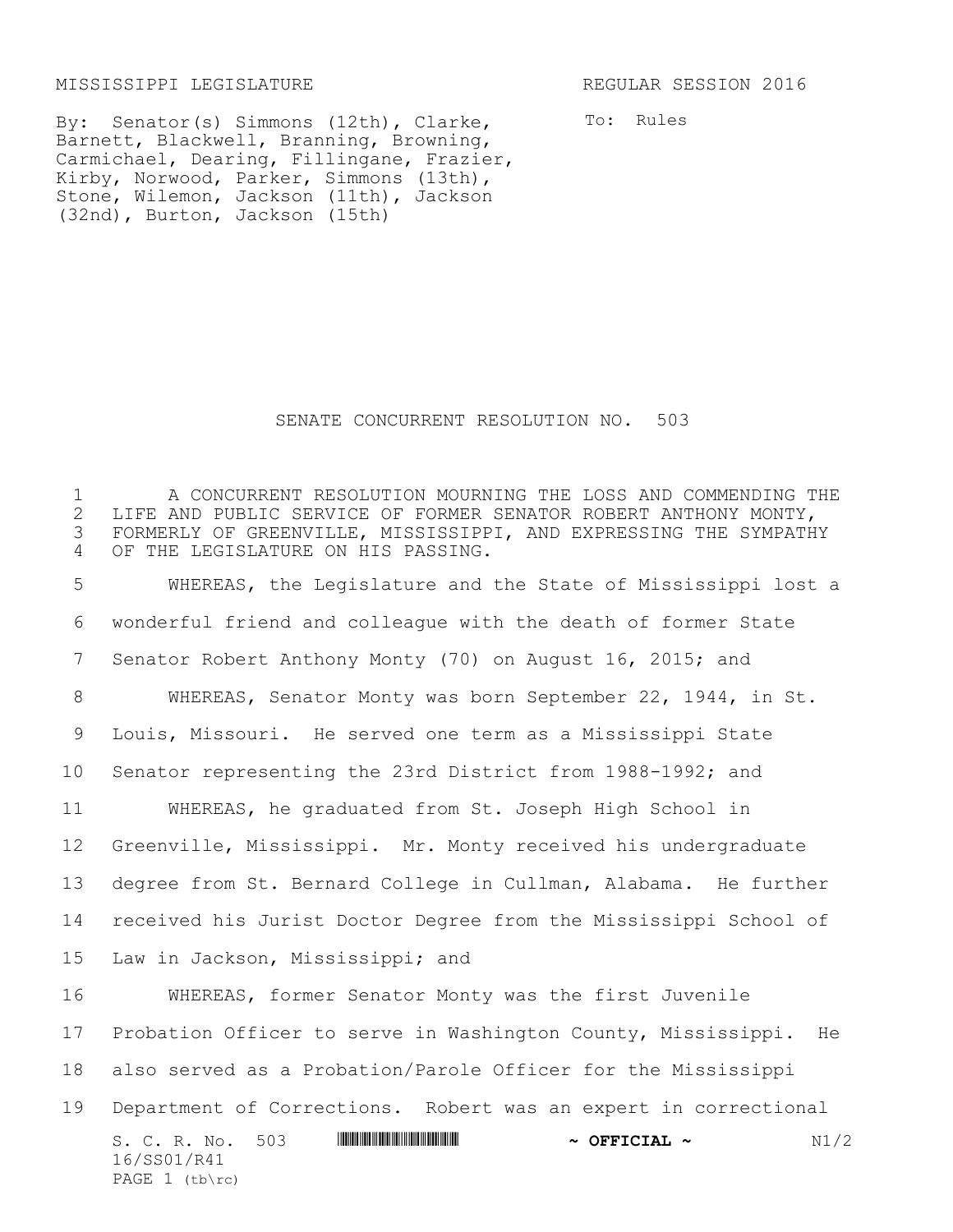matters and served as Vice Chairman of the Senate Corrections Committee; Senate Highway and Transportation Committee, Vice Chairman; County Affairs; Fees, Salaries and Administration; Finance; Judiciary; Ports and Marine Resources; Veterans and Military Affairs; and Wildlife and Fisheries. Mr. Monty owned and operated a private probation office known as Court Network in Greenville, Mississippi. He was known for his quick wit, generosity and his friendly personality; and

 WHEREAS, Mr. Monty was a communicant of St. Joseph's Catholic Church in Greenville, Mississippi. He was an active participant of the Greenville Italian Club. Robert Monty was a lifetime member of the Knights of Columbus; and

 WHEREAS, Senator Monty was the son of Will and Josephine Monty. He has one sister, Dorothy Pellegrini of Modesto, California. Mr. Monty is the father of three children: Tabatha Monty Tillman (Robert Lee), Robert Van Monty, and Natalie Christina Hodges (Mark). He also has a special nephew, Nolan Reed Turner of Jackson, Mississippi; six grandchildren: Robert Mason Monty, Alexis Tillman, Robert Van Monty, Brittany Tillman, Will Hughes and Alan Hughes; and one great-grandchild, Joselyn Robertson; and

 WHEREAS, Robert Anthony Monty was a respected member of the Mississippi State Senate. He excelled in a variety of major responsibilities and served the Senate, his constituents, colleagues and the State of Mississippi exceptionally well.

S. C. R. No. 503 \*SS01/R41\* **~ OFFICIAL ~** 16/SS01/R41 PAGE 2 (tb\rc)